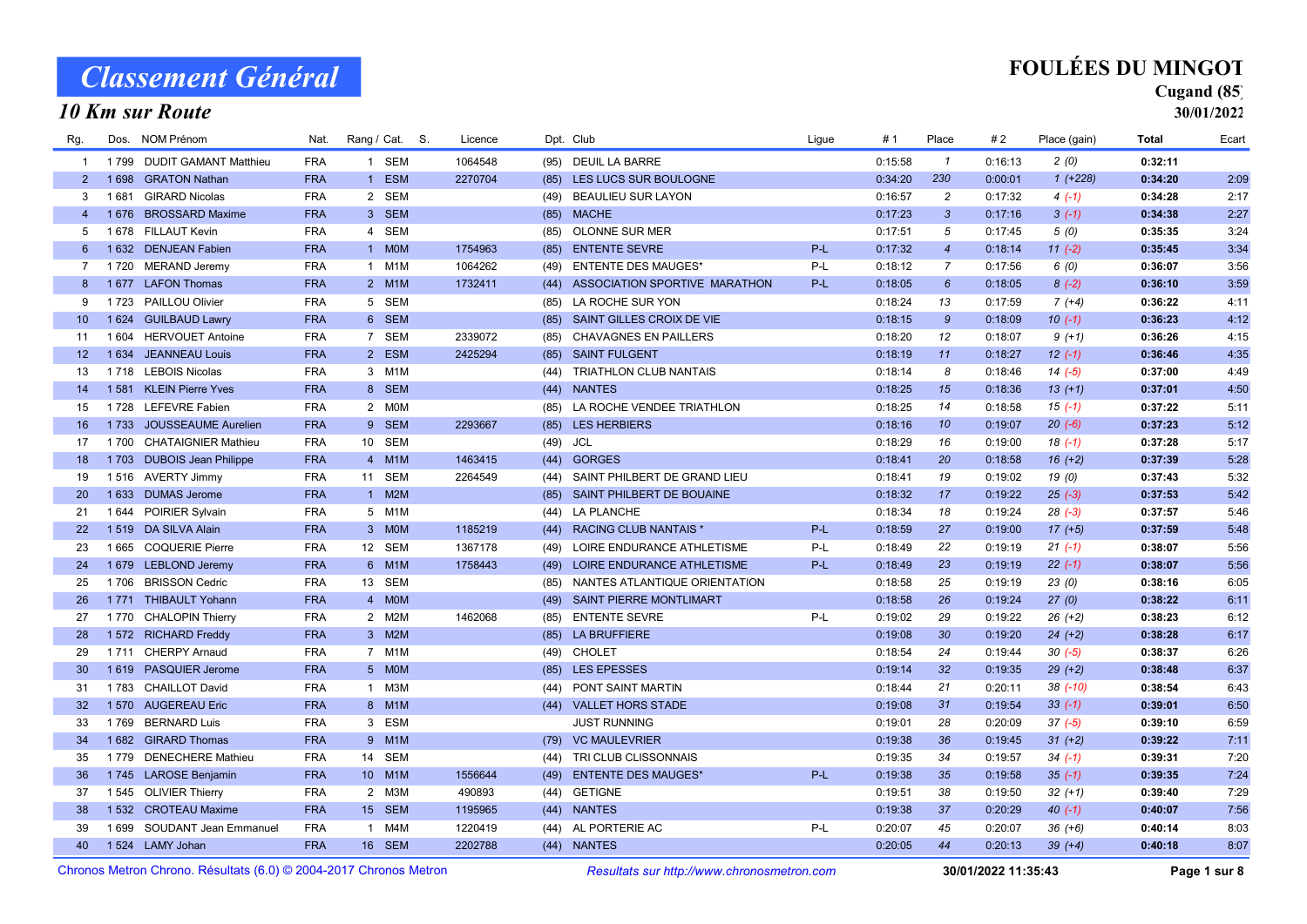### 10 Km sur Route

## FOULÉES DU MINGOT

### Cugand (85)

| Rg.                                                               | Dos.    | NOM Prénom                 | Nat.       | Rang / Cat. S.  |                          |                           | Licence |                                            | Dpt. Club                       | Ligue      | #1      | Place           | #2      | Place (gain) | Total   | Ecart |
|-------------------------------------------------------------------|---------|----------------------------|------------|-----------------|--------------------------|---------------------------|---------|--------------------------------------------|---------------------------------|------------|---------|-----------------|---------|--------------|---------|-------|
| 41                                                                |         | 1512 ROUSSEAU Simon        | <b>FRA</b> |                 | 17 SEM                   |                           |         |                                            | (44) NANTES                     |            | 0:19:17 | 33 <sup>3</sup> | 0:21:07 | $50(-8)$     | 0:40:24 | 8:13  |
| 42                                                                | 1 647   | STEPKA Samuel              | <b>FRA</b> |                 | 3 M3M                    |                           |         | (44)                                       | <b>TRIVELOCE</b>                |            | 0:19:55 | 39              | 0:20:33 | $41 (-3)$    | 0:40:28 | 8:17  |
| 43                                                                |         | 1534 NERRIERE Matthieu     | <b>FRA</b> |                 | 11 M1M                   |                           | 1967437 |                                            | (85) S/L ABV MONTAIGU VENDEE    | $P-L$      | 0:19:58 | 43              | 0:20:40 | 42(0)        | 0:40:38 | 8:27  |
| 44                                                                | 1659    | PERROCHEAU Benoit          | <b>FRA</b> |                 | 6 MOM                    |                           |         | (85)                                       | LES SABLES D OLONNE             |            | 0:19:57 | 42              | 0:21:07 | $49(-2)$     | 0:41:04 | 8:53  |
| 45                                                                |         | 1638 BOUDAUD Thierry       | <b>FRA</b> |                 | 4 M2M                    |                           |         |                                            | (85) CUGAND                     |            | 0:20:18 | 46              | 0:20:51 | $44 (+1)$    | 0:41:09 | 8:58  |
| 46                                                                | 1 503   | <b>VILCOT Thomas</b>       | <b>FRA</b> |                 | 12 M1M                   |                           | 1440829 | (44)                                       | <b>GETIGNE (44190)</b>          |            | 0:20:21 | 48              | 0:20:48 | $43 (+2)$    | 0:41:09 | 8:58  |
| 47                                                                |         | 1642 DESRAME Yohan         | <b>FRA</b> |                 | 13 M1M                   |                           |         | (44)                                       | <b>COUERON</b>                  |            | 0:20:20 | 47              | 0:20:57 | 46(0)        | 0:41:16 | 9:05  |
| 48                                                                | 1 7 0 1 | <b>CHATAIGNIER Jeremy</b>  | <b>FRA</b> |                 | 7 MOM                    |                           |         | (49)                                       | JCL                             |            | 0:19:57 | 40              | 0:21:30 | $53(-8)$     | 0:41:27 | 9:16  |
| 49                                                                |         | 1715 MALHERBE Alexis       | <b>FRA</b> |                 | 18 SEM                   |                           | 1867057 |                                            | (44) MOUZILLON                  |            | 0:19:57 | 41              | 0:21:36 | $55(-8)$     | 0:41:33 | 9:22  |
| 50                                                                |         | 1732 PAQUEREAU Caroline    | <b>FRA</b> |                 | 1 SEF                    | -F                        | 1832201 | (85)                                       | <b>LES HERBIERS</b>             |            | 0:20:44 | 54              | 0:21:00 | $48 (+4)$    | 0:41:44 | 9:33  |
| 51                                                                |         | 1 672 JUCHEREAU Janick     | <b>FRA</b> |                 | 1 M5M                    |                           | 1394501 |                                            | (34) S/L SAINT-MATHIEU ATHLETIC | <b>OCC</b> | 0:20:49 | 57              | 0:20:58 | $47 (+6)$    | 0:41:46 | 9:35  |
| 52                                                                |         | 1772 LUNEAU Sylvain        | <b>FRA</b> |                 | 5 M2M                    |                           | 2180175 | (44)                                       | S/L ETOILE DE CLISSON           | P-L        | 0:21:02 | 60              | 0:20:57 | $45 (+8)$    | 0:41:58 | 9:47  |
| 53                                                                |         | 1573 LEBOUC Samuel         | <b>FRA</b> |                 | 19 SEM                   |                           |         |                                            | (44) NANTES                     |            | 0:20:52 | 58              | 0:21:09 | $51 (+5)$    | 0:42:01 | 9:50  |
| 54                                                                |         | 1616 BILLAUD Anne          | <b>FRA</b> |                 | 1 M2F                    | -F                        | 1656278 | (85)                                       | <b>ENTENTE SEVRE</b>            | P-L        | 0:20:40 | 50              | 0:21:21 | $52(-4)$     | 0:42:01 | 9:50  |
| -55                                                               |         | 1712 MANCEAU Manuel        | <b>FRA</b> |                 | 8 MOM                    |                           |         | (49)                                       | LE LONGERON                     |            | 0:20:41 | 52              | 0:21:35 | $54 (-3)$    | 0:42:16 | 10:05 |
| 56                                                                |         | 1 628 GUILLOU Sylvain      | <b>FRA</b> |                 | 20 SEM                   |                           |         | (85)                                       | <b>SAINTE FLORENCE</b>          |            | 0:20:41 | 51              | 0:21:45 | $58(-5)$     | 0:42:25 | 10:14 |
| 57                                                                |         | 1736 BURGAUD Olivier       | <b>FRA</b> |                 | 4 M3M                    |                           |         | (85)                                       | <b>MOUCHAMPS</b>                |            | 0:20:40 | 49              | 0:21:51 | $60 (-8)$    | 0:42:31 | 10:20 |
| 58                                                                | 1693    | <b>CAILLE Antoine</b>      | <b>FRA</b> | 6               | M2M                      |                           | 1310941 | (44)                                       | S/L ETOILE DE CLISSON           | P-L        | 0:20:43 | 53              | 0:21:50 | $59(-5)$     | 0:42:32 | 10:21 |
| 59                                                                |         | 1773 MORINIERE Bastien     | <b>FRA</b> |                 | 21 SEM                   |                           | 2286557 | (49)                                       | <b>BEAUPREAU</b>                |            | 0:20:49 | 55              | 0:22:04 | $65 (-4)$    | 0:42:52 | 10:41 |
| 60                                                                | 1796    | <b>MORINIERE Noel</b>      | <b>FRA</b> |                 | 2 M4M                    |                           | 134708  | (49)                                       | <b>ENTENTE DES MAUGES*</b>      | P-L        | 0:20:49 | 56              | 0:22:06 | $66(-4)$     | 0:42:54 | 10:43 |
| 61                                                                | 1629    | <b>DANIELLOT Marie</b>     | <b>FRA</b> |                 | 1 M1F <b>F</b>           |                           |         | (44)                                       | <b>NANTES</b>                   |            | 0:21:11 | 62              | 0:21:44 | $57 (+1)$    | 0:42:55 | 10:44 |
| 62                                                                | 1 6 9 4 | <b>BROSSEAU Regis</b>      | <b>FRA</b> |                 | 5 M3M                    |                           |         | (85)                                       | <b>BOUFFERE</b>                 |            | 0:20:56 | 59              | 0:22:03 | $64 (-3)$    | 0:42:58 | 10:47 |
| 63                                                                | 1 7 3 1 | <b>RICHARD Guillaume</b>   | <b>FRA</b> |                 | 14 M1M                   |                           |         | (85)                                       | <b>MONTAIGU VENDEE</b>          |            | 0:21:10 | 61              | 0:21:57 | $62 (-2)$    | 0:43:06 | 10:55 |
| 64                                                                | 1584    | <b>RAPIN Dominique</b>     | <b>FRA</b> |                 | 3 M4M                    |                           |         | (85)                                       | <b>CUGAND</b>                   |            | 0:21:17 | 63              | 0:22:07 | $68$ $(-1)$  | 0:43:24 | 11:13 |
| 65                                                                | 1 7 3 7 | <b>RICHARD Matthieu</b>    | <b>FRA</b> |                 | 9 MOM                    |                           |         | (85)                                       | SAINT SULPICE LE VERDON         |            | 0:21:48 | 68              | 0:21:42 | $56 (+3)$    | 0:43:29 | 11:18 |
| 66                                                                | 1 5 9 3 | <b>CHIRON Theo</b>         | <b>FRA</b> | 22              | SEM                      |                           |         | (44)                                       | <b>GORGES</b>                   |            | 0:21:23 | 64              | 0:22:09 | $69$ $(-2)$  | 0:43:32 | 11:21 |
| 67                                                                | 1 5 9 4 | <b>MAUGARD Emmanuel</b>    | <b>FRA</b> |                 | 4 M4M                    |                           | 1686627 | (44)                                       | AL PORTERIE AC                  | P-L        | 0:21:32 | 67              | 0:22:06 | 67(0)        | 0:43:37 | 11:26 |
| 68                                                                |         | 1615 MOCQUET Rodolphe      | <b>FRA</b> |                 | 6 M3M                    |                           | 1806521 | (44)                                       | ASSOCIATION SPORTIVE MARATHON   | P-L        | 0:21:30 | 66              | 0:22:37 | $70(-2)$     | 0:44:07 | 11:56 |
| 69                                                                | 1 6 4 3 | <b>PRENVEILLE Luc</b>      | <b>FRA</b> |                 | 5 M4M                    |                           |         | (44)                                       | <b>VERTOU</b>                   |            | 0:22:28 | 73              | 0:21:56 | $61 (+4)$    | 0:44:23 | 12:12 |
| 70                                                                |         | 1798 PAGEOT Pascal         | <b>FRA</b> |                 | 6 M4M                    |                           |         |                                            |                                 |            | 0:21:29 | 65              | 0:22:56 | $74(-5)$     | 0:44:25 | 12:14 |
| 71                                                                | 1 7 2 7 | <b>GOIN Guillaume</b>      | <b>FRA</b> | 10 <sup>1</sup> | <b>MOM</b>               |                           |         | (44)                                       | <b>TPR</b>                      |            | 0:22:31 | 74              | 0:21:57 | $63 (+3)$    | 0:44:27 | 12:16 |
| 72                                                                | 1620    | <b>BOUCHARDEAU Sylvain</b> | <b>FRA</b> |                 | 15 M1M                   |                           |         | (85)                                       | 85290 MORTAGNE SUR SEVRE        |            | 0:22:14 | 72              | 0:22:43 | 71(0)        | 0:44:56 | 12:45 |
| 73                                                                |         | 1747 OLIVIER Alizee        | <b>FRA</b> |                 | 2 SEF F                  |                           |         | (85)                                       | <b>ACLR TRIATHLON</b>           |            | 0:21:52 | 70              | 0:23:09 | $75(-3)$     | 0:45:00 | 12:49 |
| 74                                                                |         | 1540 CHAMBRAGNE Sebastien  | <b>FRA</b> |                 | 7 M2M                    |                           |         | (44)                                       | <b>BOUSSAY</b>                  |            | 0:21:49 | 69              | 0:23:31 | $81 (-5)$    | 0:45:19 | 13:08 |
| 75                                                                |         | 1710 CHERPY Vincent        | <b>FRA</b> | 16              | M1M                      |                           |         |                                            | (49) CHOLET                     |            | 0:22:57 | 80              | 0:23:14 | $77(+5)$     | 0:46:11 | 14:00 |
| 76                                                                | 1802    | 1802 Inconnu               | <b>FRA</b> | 23              | $\hspace{0.05cm} \ldots$ | $\boldsymbol{\mathsf{x}}$ |         |                                            |                                 |            | 0:22:48 | 78              | 0:23:25 | 79 (+2)      | 0:46:13 | 14:02 |
| 77                                                                |         | 1680 COQUERIE Jean Luc     | <b>FRA</b> |                 | 2 M5M                    |                           |         |                                            | (49) ST LEGER DE LINIERES       |            | 0:23:21 | 87              | 0:22:55 | $73 (+10)$   | 0:46:16 | 14:05 |
| 78                                                                |         | 1612 BOUDEAU Christophe    | <b>FRA</b> |                 | 24 SEM                   |                           |         | (85)                                       | <b>RUN FOR BEERS</b>            |            | 0:22:59 | 84              | 0:23:19 | 78 (+6)      | 0:46:18 | 14:07 |
| 79                                                                |         | 1 670 CLEMENCEAU Laurent   | <b>FRA</b> |                 | 25 SEM                   |                           |         |                                            | (44) CLISSON                    |            | 0:22:46 | 76              | 0:23:42 | $83(-3)$     | 0:46:27 | 14:16 |
| 80                                                                | 1 587   | <b>BOUTEILLER Sylvain</b>  | <b>FRA</b> |                 | 7 M3M                    |                           |         | (49)                                       | CHOLET                          |            | 0:22:55 | 79              | 0:23:33 | $82(-1)$     | 0:46:28 | 14:17 |
| Chronos Metron Chrono, Résultats (6.0) © 2004-2017 Chronos Metron |         |                            |            |                 |                          |                           |         | Resultats sur http://www.chronosmetron.com | 30/01/2022 11:35:44             |            |         | Page 2 sur 8    |         |              |         |       |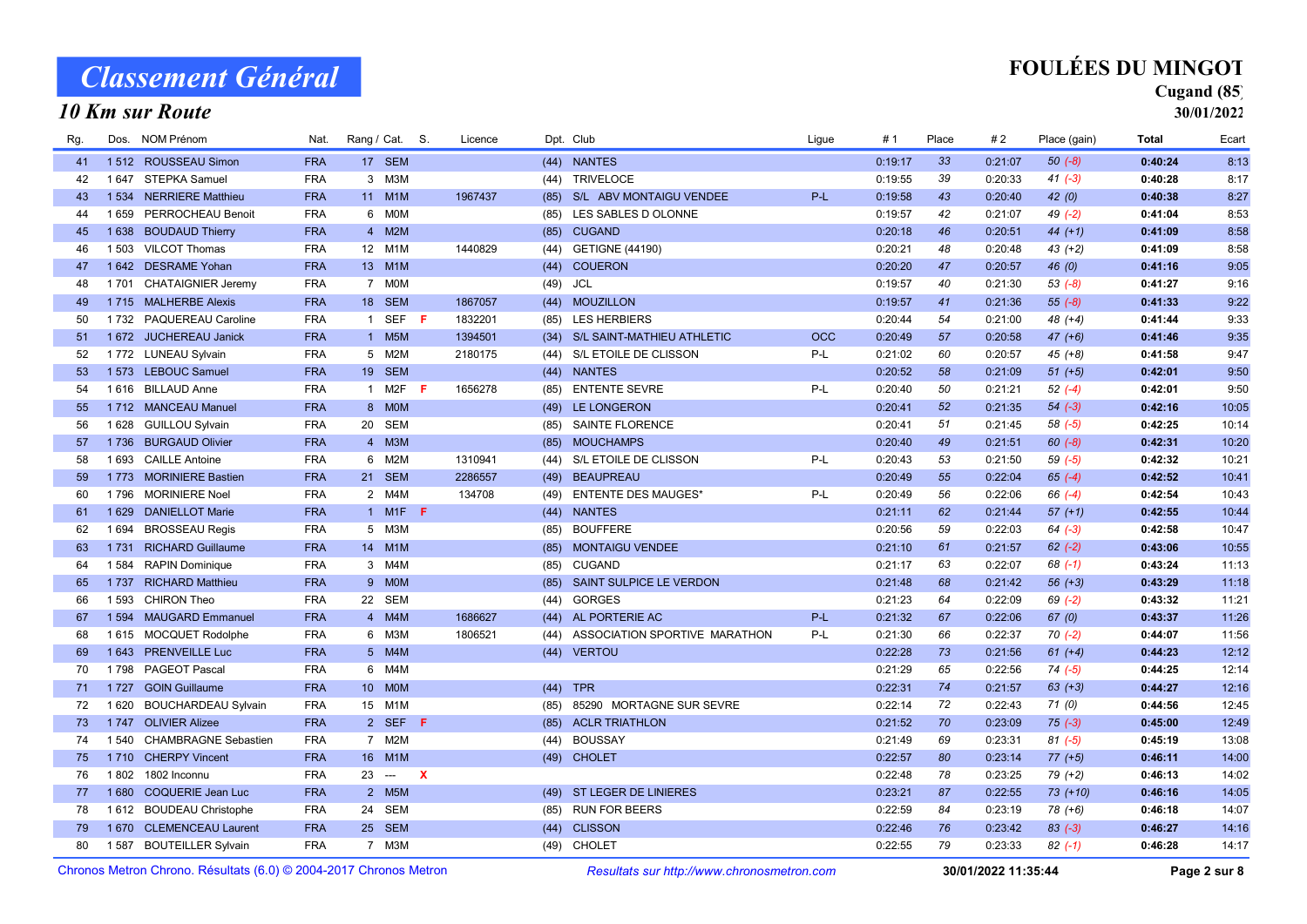### 10 Km sur Route

## FOULÉES DU MINGOT

### Cugand (85)

| Chronos Metron Chrono, Résultats (6.0) © 2004-2017 Chronos Metron |         |                             |            |                |                             |     |         |      | Resultats sur http://www.chronosmetron.com | 30/01/2022 11:35:44 |         |       |         | Page 3 sur 8  |              |       |
|-------------------------------------------------------------------|---------|-----------------------------|------------|----------------|-----------------------------|-----|---------|------|--------------------------------------------|---------------------|---------|-------|---------|---------------|--------------|-------|
| 120                                                               | 1 6 3 1 | <b>MATHE Adrien</b>         | <b>FRA</b> |                | 30 SEM                      |     |         | (49) | PEPITEAM                                   |                     | 0:26:23 | 126   | 0:26:59 | $121 (+6)$    | 0:53:22      | 21:11 |
| 119                                                               |         | 1538 MORANDEAU Philippe     | <b>FRA</b> |                | 12 M3M                      |     |         |      | (44) CLISSON                               |                     | 0:26:13 | 123   | 0:27:07 | $124 (+4)$    | 0:53:20      | 21:09 |
| 118                                                               | 1601    | <b>RUCHON Arnaud</b>        | <b>FRA</b> |                | 11 M3M                      |     |         | (44) | <b>CLISSON</b>                             |                     | 0:26:07 | 119   | 0:27:00 | $122 (+1)$    | 0:53:06      | 20:55 |
| 117                                                               | 1663    | <b>BRETON Emma</b>          | <b>FRA</b> |                | 9 SEF F                     |     |         | (85) | <b>TREIZE SEPTIERS</b>                     |                     | 0:26:05 | 118   | 0:26:59 | $120 (+1)$    | 0:53:03      | 20:52 |
| 116                                                               | 1569    | <b>ALLAIRE Amandine</b>     | <b>FRA</b> |                | 2 MOF                       | F   |         | (85) | <b>CUGAND</b>                              |                     | 0:26:13 | 122   | 0:26:48 | $117 (+6)$    | 0:53:00      | 20:49 |
| 115                                                               |         | 1775 MAUGAT Xavier          | <b>FRA</b> |                | 10 M3M                      |     |         |      | (85) CUGAND                                |                     | 0:25:33 | 110   | 0:27:01 | $123(-5)$     | 0:52:33      | 20:22 |
| 114                                                               | 1541    | <b>GIRARD Laurine</b>       | <b>FRA</b> |                | 1 ESF                       | -F  |         | (49) | <b>JALLAIS</b>                             |                     | 0:26:10 | 121   | 0:26:19 | $113 (+7)$    | 0:52:29      | 20:18 |
| 113                                                               | 1751    | <b>BACHELIER Charles</b>    | <b>FRA</b> |                | 1 M7M                       |     | 356040  | (85) | S/L ABV MONTAIGU VENDEE                    | $P-L$               | 0:25:58 | 117   | 0:26:22 | $114 (+4)$    | 0:52:20      | 20:09 |
| 112                                                               | 1 5 4 7 | <b>SCHWEITZER Nicolas</b>   | <b>FRA</b> |                | 13 M2M                      |     |         | (44) | MOUZILLON (44330)                          |                     | 0:25:23 | 107   | 0:26:49 | $118(-5)$     | 0:52:11      | 20:00 |
| 111                                                               |         | 1 548 SCHWEITZER Margot     | <b>FRA</b> | $\mathbf{1}$   | <b>JUF</b>                  | F.  |         | (44) | <b>MOUZILLON</b>                           |                     | 0:25:25 | 108   | 0:26:34 | $116(-3)$     | 0:51:58      | 19:47 |
| 110                                                               |         | 1533 FONTENEAU Quentin      | <b>FRA</b> | 29             | SEM                         |     |         | (44) | LA CHAPELLE BASSE MER                      |                     | 0:25:46 | 116   | 0:25:24 | $106 (+6)$    | 0:51:10      | 18:59 |
| 109                                                               | 1 6 0 5 | <b>DUBOIS Michael</b>       | <b>FRA</b> |                | 18 M1M                      |     |         | (44) | <b>NANTES</b>                              |                     | 0:25:14 | 106   | 0:25:45 | $107$ $(-3)$  | 0:50:58      | 18:47 |
| 108                                                               | 1606    | <b>GERARD Victor</b>        | <b>FRA</b> |                | 12 M0M                      |     |         | (44) | <b>NANTES</b>                              |                     | 0:24:44 | 102   | 0:25:54 | $108(-6)$     | 0:50:38      | 18:27 |
| 107                                                               | 1521    | <b>PELTIER Isabelle</b>     | <b>FRA</b> |                | 2 M1F                       | Æ   |         | (44) | <b>MAISDON SUR SEVRE</b>                   |                     | 0:24:12 | 98    | 0:26:07 | $111 (-9)$    | 0:50:18      | 18:07 |
| 106                                                               | 1 740   | <b>GAUTIER Yannick</b>      | <b>FRA</b> |                | 4 M5M                       |     |         | (44) | CORCOUE SUR LOGNE                          |                     | 0:24:09 | 97    | 0:26:03 | $110(-9)$     | 0:50:12      | 18:01 |
| 105                                                               |         | 1618 MORANT Valentine       | <b>FRA</b> |                | 8 SEF                       | F   |         | (44) | <b>NANTES</b>                              |                     | 0:25:35 | 113   | 0:24:13 | $90 (+8)$     | 0:49:48      | 17:37 |
| 104                                                               | 1651    | <b>CLENET Clotilde</b>      | <b>FRA</b> |                | 7 SEF                       | - F |         | (44) | <b>GORGES</b>                              |                     | 0:24:30 | 101   | 0:25:18 | $104 (-3)$    | 0:49:47      | 17:36 |
| 103                                                               |         | 1 592 SEMPRINI Benjamin     | <b>FRA</b> |                | 28 SEM                      |     |         | (85) | <b>ROSNAY</b>                              |                     | 0:23:34 | 90    | 0:26:09 | $112$ $(-13)$ | 0:49:42      | 17:31 |
| 102                                                               | 1 7 2 9 | <b>RIALLAND Sebastien</b>   | <b>FRA</b> | 12             | M2M                         |     |         | (85) | <b>CUGAND</b>                              |                     | 0:25:27 | 109   | 0:24:13 | $91 (+7)$     | 0:49:40      | 17:29 |
| 101                                                               |         | 1774 FRETELLIERE Eric       | <b>FRA</b> | 11             | <b>MOM</b>                  |     |         | (49) | SAINT LAURENT DES AUTELS                   |                     | 0:24:49 | 103   | 0:24:48 | $102 (+2)$    | 0:49:37      | 17:26 |
| 100                                                               |         | 1617 MORANT Vincent         | <b>FRA</b> | 27             | <b>SEM</b>                  |     |         | (44) | <b>NANTES</b>                              |                     | 0:25:34 | 112   | 0:23:52 | 84 (+12)      | 0:49:25      | 17:14 |
| 99                                                                |         | 1724 GOURHAND Delphine      | <b>FRA</b> |                | 2 M2F                       | F.  | 2202747 | (44) | <b>GETIGNE</b>                             |                     | 0:23:56 | 94    | 0:25:22 | $105(-5)$     | 0:49:17      | 17:06 |
| 98                                                                |         | 1722 ROBIN Emilie           | <b>FRA</b> | 6              | <b>SEF</b>                  | F   | 1967143 | (85) | LA ROCHE SUR YON                           |                     | 0:24:54 | 104   | 0:24:08 | 88 (+6)       | 0:49:02      | 16:51 |
| 97                                                                |         | 1 673 LEMARCHAND Viviane    | <b>FRA</b> |                | 2 M3F $F$                   |     | 2390226 |      | (85) LE POIRE SUR VIE                      |                     | 0:24:09 | 96    | 0:24:40 | $98(-1)$      | 0:48:49      | 16:38 |
| 96                                                                | 1 7 6 4 | <b>GLEMAREC Dewan</b>       | <b>FRA</b> |                | 17 M1M                      |     | 2341888 | (49) | <b>CHOLET</b>                              |                     | 0:24:54 | 105   | 0:23:54 | 86 (+9)       | 0:48:48      | 16:37 |
| 95                                                                |         | 1610 HUGEVELDE Lea          | <b>FRA</b> |                | 5 SEF                       | F.  |         | (44) | <b>NANTES</b>                              |                     | 0:24:01 | 95    | 0:24:43 | 99(0)         | 0:48:44      | 16:33 |
| 94                                                                | 1 7 9 7 | <b>GUIMBRETIERE Anaelle</b> | <b>FRA</b> | $\overline{4}$ | SEF                         | F   |         | (85) | LA ROCHE SUR YON                           |                     | 0:24:28 | 100   | 0:24:14 | $92 (+6)$     | 0:48:41      | 16:30 |
| 93                                                                |         | 1 507 AUBINEAU Sandra       | <b>FRA</b> |                | 1 MOF                       | F.  |         | (44) | TRI CLUB CLISSONNAIS                       |                     | 0:23:40 | 93    | 0:24:31 | 96(0)         | 0:48:10      | 15:59 |
| 92                                                                |         | 1515 SOURISSEAU Nicole      | <b>FRA</b> |                | 1 M <sub>5</sub> F <b>F</b> |     | 1255241 | (79) | SEVRE BOCAGE AC                            | $N-A$               | 0:23:39 | 92    | 0:24:32 | 97(0)         | 0:48:10      | 15:59 |
| 91                                                                | 1 603   | <b>BOSSIS Chloe</b>         | <b>FRA</b> |                | 3 SEF                       | Æ   | 2375835 | (85) | SAINT ANDRE TREIZE VOIES                   |                     | 0:23:18 | 86    | 0:24:45 | $100 (-5)$    | 0:48:03      | 15:52 |
| 90                                                                | 1709    | <b>SAVARIEAU Aurelien</b>   | <b>FRA</b> |                | 4 ESM                       |     |         | (85) | AMA                                        |                     | 0:23:30 | 89    | 0:24:19 | $94 (-1)$     | 0:47:49      | 15:38 |
| 89                                                                |         | 1713 RAULT Emmanuel         | <b>FRA</b> |                | 9 M3M                       |     |         | (44) | 44190 CLISSON                              |                     | 0:22:45 | 75    | 0:24:46 | $101 (-14)$   | 0:47:31      | 15:20 |
| 88                                                                |         | 1535 SEGURA Marco           | <b>FRA</b> |                | 3 M5M                       |     |         | (85) | <b>ACLR TRIATHLON</b>                      |                     | 0:22:58 | 83    | 0:24:23 | $95(-5)$      | 0:47:21      | 15:10 |
| 87                                                                |         | 1744 GODET Emmanuel         | <b>FRA</b> |                | 11 M2M                      |     |         | (85) | <b>BAZOGES EN PAILLERS</b>                 |                     | 0:24:16 | 99    | 0:22:54 | $72 (+12)$    | 0:47:10      | 14:59 |
| 86                                                                | 1653    | <b>BERNIER Emmanuel</b>     | <b>FRA</b> |                | 8 M3M                       |     |         | (85) | 7 IMPASSE DU VIEUX JARDIN                  |                     | 0:22:58 | 82    | 0:24:10 | $89(-4)$      | 0:47:08      | 14:57 |
| 85                                                                | 1668    | <b>BRIEAU Gaetan</b>        | <b>FRA</b> |                | 10 M2M                      |     |         |      | (85) LES HERBIERS                          |                     | 0:23:01 | 85    | 0:24:07 | 87(0)         | 0:47:07      | 14:56 |
| 84                                                                |         | 1 640 ALFAIA Emilio         | <b>FRA</b> |                | 9 M2M                       |     |         | (85) | <b>LA BERNARDIERE</b>                      |                     | 0:23:36 | 91    | 0:23:29 | $80 (+7)$     | 0:47:04      | 14:53 |
| 83                                                                | 1558    | <b>GUIMBRETIERE Antoine</b> | <b>FRA</b> |                | 26 SEM                      |     |         | (44) | <b>REZE</b>                                |                     | 0:22:46 | 77    | 0:24:18 | $93 (-6)$     | 0:47:04      | 14:53 |
| 82                                                                | 1536    | <b>SEGURA Nathalie</b>      | <b>FRA</b> |                | 1 M3F                       | Æ   | 1460760 | (85) | AC ROCHE-SUR-YON *                         | P-L                 | 0:22:58 | 81    | 0:23:53 | $85(-1)$      | 0:46:50      | 14:39 |
| 81                                                                |         | 1776 FLEURANCE Cyril        | <b>FRA</b> |                | 8 M2M                       |     |         | (49) | <b>SEVREMOINE</b>                          |                     | 0:23:24 | 88    | 0:23:14 | $76 (+7)$     | 0:46:37      | 14:26 |
| Rg.                                                               | Dos.    | NOM Prénom                  | Nat.       | Rang / Cat. S. |                             |     | Licence |      | Dpt. Club                                  | Ligue               | #1      | Place | #2      | Place (gain)  | <b>Total</b> | Ecart |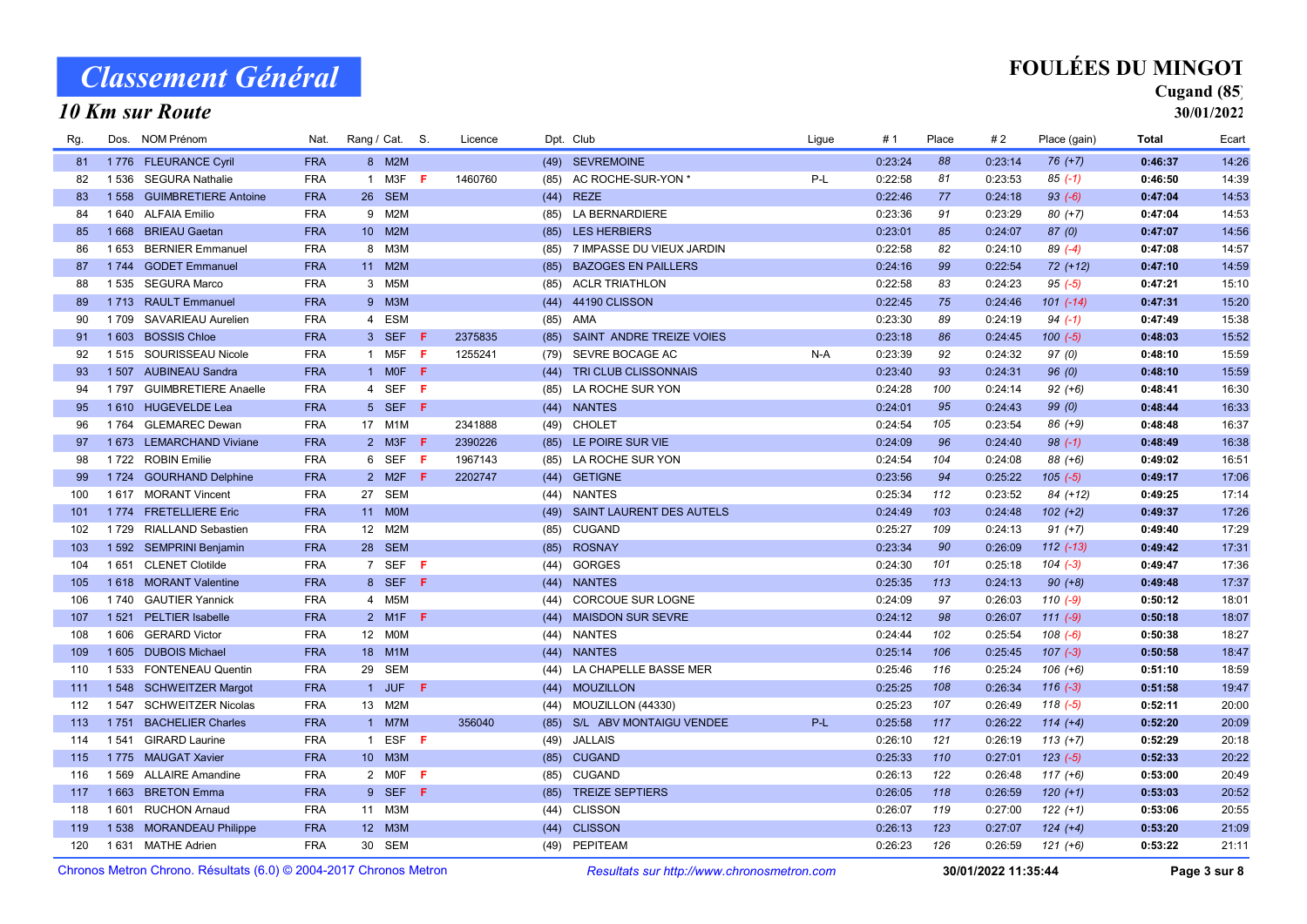#### 10 Km sur Route

## FOULÉES DU MINGOT

## Cugand (85)

| Rg.                                                               | Dos.    | NOM Prénom                           | Nat.       |                  | Rang / Cat. S.  |              | Licence |      | Dpt. Club<br>Ligue                         | #1      | Place | #2                  | Place (gain) | Total   | Ecart        |
|-------------------------------------------------------------------|---------|--------------------------------------|------------|------------------|-----------------|--------------|---------|------|--------------------------------------------|---------|-------|---------------------|--------------|---------|--------------|
| 121                                                               |         | 1646 NANTOIS Philippe                | <b>FRA</b> |                  | 13 M3M          |              |         | (44) | <b>NANTES</b>                              | 0:27:28 | 136   | 0:26:03             | $109 (+15)$  | 0:53:30 | 21:19        |
| 122                                                               | 1551    | <b>SOURBIER Nathalie</b>             | <b>FRA</b> |                  | 3 M2F           | - F          | 1539502 | (44) | <b>CLISSON</b>                             | 0:26:09 | 120   | 0:27:21             | $127(-2)$    | 0:53:30 | 21:19        |
| 123                                                               |         | 1658 LABALUE Jean Philippe           | <b>FRA</b> |                  | 7 M4M           |              | 2399310 | (44) | SAINT LUMINE DE CLISSON                    | 0:27:02 | 131   | 0:26:29             | $115 (+8)$   | 0:53:30 | 21:19        |
| 124                                                               | 1708    | <b>HERVOUET Jonathan</b>             | <b>FRA</b> |                  | 13 MOM          |              |         | (85) | <b>LA BERNARDIERE</b>                      | 0:25:33 | 111   | 0:28:33             | 140 (-13)    | 0:54:05 | 21:54        |
| 125                                                               |         | 1589 VINET Sophie                    | <b>FRA</b> |                  | 3 MOF           | -F.          |         | (85) | LES LANDES GENUSSON                        | 0:27:12 | 133   | 0:26:56             | $119 (+8)$   | 0:54:08 | 21:57        |
| 126                                                               | 1 7 2 5 | <b>BOURREE Thomas</b>                | <b>FRA</b> |                  | 14 M0M          |              |         | (85) | <b>CUGAND</b>                              | 0:26:14 | 124   | 0:27:55             | $132(-2)$    | 0:54:09 | 21:58        |
| 127                                                               | 1 5 1 1 | <b>BABONNEAU Marie Francoise</b>     | <b>FRA</b> |                  | 3 M3F           | -F           | 1534433 |      | $P-L$<br>(44) S/L ETOILE DE CLISSON        | 0:27:04 | 132   | 0:27:21             | $126 (+5)$   | 0:54:24 | 22:13        |
| 128                                                               | 1660    | <b>LABALUE Lola</b>                  | <b>FRA</b> |                  | 2 JUF           | -F           | 2407310 | (44) | SAINT LUMINE DE CLISSON                    | 0:27:02 | 130   | 0:27:29             | $128 (+2)$   | 0:54:31 | 22:20        |
| 129                                                               |         | 1758 RENAUDIN Vanessa                | <b>FRA</b> |                  | 3 M1F <b>F</b>  |              |         | (85) | <b>SAINT FULGENT</b>                       | 0:27:27 | 135   | 0:27:08             | $125 (+6)$   | 0:54:35 | 22:24        |
| 130                                                               | 1639    | <b>PINEAU Eric</b>                   | <b>FRA</b> |                  | 14 M2M          |              |         | (44) | <b>VERTOU</b>                              | 0:26:38 | 127   | 0:28:16             | $135(-3)$    | 0:54:54 | 22:43        |
| 131                                                               |         | 1705 MANSARD Irene                   | <b>FRA</b> |                  | 8 M4M           |              |         | (85) | <b>LA TARDIERE</b>                         | 0:27:00 | 129   | 0:28:02             | $134 (-2)$   | 0:55:02 | 22:51        |
| 132                                                               | 1 7 1 9 | <b>CARADEC Anna</b>                  | <b>FRA</b> |                  | 4 M2F           | -F           |         | (85) | <b>MONTAIGU VENDEE</b>                     | 0:27:19 | 134   | 0:27:59             | $133 (+2)$   | 0:55:17 | 23:06        |
| 133                                                               |         | 1579 LECLAIR Laura                   | <b>FRA</b> |                  | 4 M1F           | F.           |         | (85) | <b>LA BRUFFIERE</b>                        | 0:30:11 | 181   | 0:25:09             | $103 (+48)$  | 0:55:20 | 23:09        |
| 134                                                               |         | 1 662 SAVARIEAU Anthony              | <b>FRA</b> |                  | 19 M1M          |              |         | (85) | <b>CUGAND</b>                              | 0:26:18 | 125   | 0:29:11             | $153(-9)$    | 0:55:28 | 23:17        |
| 135                                                               |         | 1 525 MOREAU Matthias                | <b>FRA</b> |                  | 5 ESM           |              |         | (44) | <b>GORGES 44190</b>                        | 0:25:42 | 114   | 0:30:19             | $171(-21)$   | 0:56:00 | 23:49        |
| 136                                                               |         | 1 523 DURAND Yannis                  | <b>FRA</b> |                  | 1 CAM           |              |         | (85) | <b>GD PEINTURE</b>                         | 0:25:44 | 115   | 0:30:17             | 170 (-21)    | 0:56:00 | 23:49        |
| 137                                                               |         | 1801 1801 Inconnu                    | <b>FRA</b> | $31 - -$         |                 | $\mathbf{x}$ |         |      |                                            | 0:27:57 | 151   | 0:28:31             | $139 (+14)$  | 0:56:27 | 24:16        |
| 138                                                               |         | 1792 BATARD Corinne                  | <b>FRA</b> | $\overline{4}$   | M3F             | F            |         | (44) | <b>COURIR AVEC</b>                         | 0:27:48 | 141   | 0:28:58             | $144 (+3)$   | 0:56:45 | 24:34        |
| 139                                                               | 1784    | <b>BELLANGER Marion</b>              | <b>FRA</b> |                  | 5 M2F           | F.           |         | (44) | <b>COURIR AVEC</b>                         | 0:27:49 | 144   | 0:28:58             | $145 (+5)$   | 0:56:46 | 24:35        |
| 140                                                               | 1791    | <b>BERNARD Gildas</b>                | <b>FRA</b> |                  | 14 M3M          |              |         | (44) | <b>COURIR AVEC</b>                         | 0:27:48 | 140   | 0:28:59             | 147(0)       | 0:56:46 | 24:35        |
| 141                                                               | 1786    | <b>BRUN Jean Claude</b>              | <b>FRA</b> |                  | 5 M5M           |              |         | (44) | <b>COURIR AVEC</b>                         | 0:27:49 | 143   | 0:28:59             | $146 (+2)$   | 0:56:47 | 24:36        |
| 142                                                               | 1 7 9 4 | <b>EVRARD Simon</b>                  | <b>FRA</b> | 15 <sup>15</sup> | <b>MOM</b>      |              |         | (44) | <b>COURIR AVEC</b>                         | 0:27:48 | 142   | 0:29:00             | 148(0)       | 0:56:47 | 24:36        |
| 143                                                               | 1 7 9 3 | <b>MORIN Jean Philippe</b>           | <b>FRA</b> |                  | 15 M2M          |              |         | (44) | <b>COURIR AVEC</b>                         | 0:27:47 | 139   | 0:29:01             | $149(-4)$    | 0:56:47 | 24:36        |
| 144                                                               | 1 630   | <b>BARBAULT Justine</b>              | <b>FRA</b> |                  | 10 SEF <b>F</b> |              |         | (49) | PEPITEAM                                   | 0:27:32 | 137   | 0:29:18             | $158(-7)$    | 0:56:50 | 24:39        |
| 145                                                               | 1599    | <b>DION Emilie</b>                   | <b>FRA</b> |                  | 4 MOF           | F            |         | (49) | <b>CHOLET</b>                              | 0:28:12 | 152   | 0:28:52             | $141 (+7)$   | 0:57:03 | 24:52        |
| 146                                                               |         | 1501 NUAUD Constance                 | <b>FRA</b> |                  | 5 MOF           | -F           |         | (44) | <b>RUNNING MAINE</b>                       | 0:29:25 | 170   | 0:27:43             | $131 (+24)$  | 0:57:07 | 24:56        |
| 147                                                               | 1 5 0 4 | <b>GUILLOUX Valerie</b>              | <b>FRA</b> |                  | 5 M1F           | F            |         | (85) | <b>TREIZE SEPTIERS</b>                     | 0:29:27 | 171   | 0:27:42             | $130 (+24)$  | 0:57:08 | 24:57        |
| 148                                                               | 1739    | <b>GUILLEY LERONDEAU Blandin FRA</b> |            |                  | 6 M1F           | -F           |         | (44) | <b>REZE</b>                                | 0:29:00 | 158   | 0:28:18             | 137 (+10)    | 0:57:18 | 25:07        |
| 149                                                               | 1790    | <b>MAREC Josselin</b>                | <b>FRA</b> |                  | 15 M3M          |              |         | (44) | <b>COURIR AVEC</b>                         | 0:27:55 | 150   | 0:29:25             | $159 (+1)$   | 0:57:19 | 25:08        |
| 150                                                               | 1788    | LE SOUCHU Jean Francois              | <b>FRA</b> |                  | 16 M2M          |              |         | (44) | <b>COURIR AVEC</b>                         | 0:27:54 | 148   | 0:29:26             | $160(-2)$    | 0:57:20 | 25:09        |
| 151                                                               | 1785    | <b>CAILLON Didier</b>                | <b>FRA</b> |                  | 6 M5M           |              |         | (44) | <b>COURIR AVEC</b>                         | 0:27:53 | 147   | 0:29:27             | $162 (-4)$   | 0:57:20 | 25:09        |
| 152                                                               | 1787    | <b>HOUEL Jerome</b>                  | <b>FRA</b> |                  | 17 M2M          |              |         | (44) | <b>COURIR AVEC</b>                         | 0:27:53 | 146   | 0:29:27             | $161 (-6)$   | 0:57:20 | 25:09        |
| 153                                                               | 1789    | <b>PROUTEAU Guy</b>                  | <b>FRA</b> |                  | 7 M5M           |              |         | (44) | <b>COURIR AVEC</b>                         | 0:27:53 | 145   | 0:29:28             | $163 (-8)$   | 0:57:21 | 25:10        |
| 154                                                               | 1565    | <b>TASTAN Mikayil</b>                | <b>FRA</b> |                  | 32 SEM          |              |         | (85) | <b>CUGAND</b>                              | 0:29:50 | 176   | 0:27:37             | 129 (+22)    | 0:57:27 | 25:16        |
| 155                                                               |         | 1561 LABBE Jeremy                    | <b>FRA</b> |                  | 16 M0M          |              |         | (44) | <b>CHEMERE</b>                             | 0:29:11 | 168   | 0:28:27             | $138 (+13)$  | 0:57:37 | 25:26        |
| 156                                                               |         | 1656 PIETIN Isabelle                 | <b>FRA</b> |                  | 5 M3F           | -F           |         | (85) | <b>MONTAIGU VENDEE</b>                     | 0:28:41 | 155   | 0:29:01             | $150(-1)$    | 0:57:41 | 25:30        |
| 157                                                               |         | 1742 JASPIERRE Corinne               | <b>FRA</b> |                  | 6 M2F           | -F           |         |      | (44) ST LUMINE DE COUTAIS                  | 0:28:31 | 153   | 0:29:17             | $157 (-4)$   | 0:57:48 | 25:37        |
| 158                                                               | 1 5 5 4 | <b>JAULIN Annie</b>                  | <b>FRA</b> |                  | 1 M6F           | -F           |         | (85) | L HERBERGEMENT                             | 0:28:39 | 154   | 0:29:11             | $154(-4)$    | 0:57:50 | 25:39        |
| 159                                                               |         | 1537 BONNET Julien                   | <b>FRA</b> |                  | 20 M1M          |              |         | (85) | 85600 LA BOISSIERE DE MONTAI               | 0:29:04 | 163   | 0:28:55             | $142 (+4)$   | 0:57:58 | 25:47        |
| 160                                                               |         | 1585 GRELLIER Angelie                | <b>FRA</b> |                  | 6 M0F <b>F</b>  |              |         | (44) | <b>CLISSON</b>                             | 0:29:06 | 166   | 0:29:09             | $152 (+6)$   | 0:58:14 | 26:03        |
| Chronos Metron Chrono, Résultats (6.0) © 2004-2017 Chronos Metron |         |                                      |            |                  |                 |              |         |      | Resultats sur http://www.chronosmetron.com |         |       | 30/01/2022 11:35:44 |              |         | Page 4 sur 8 |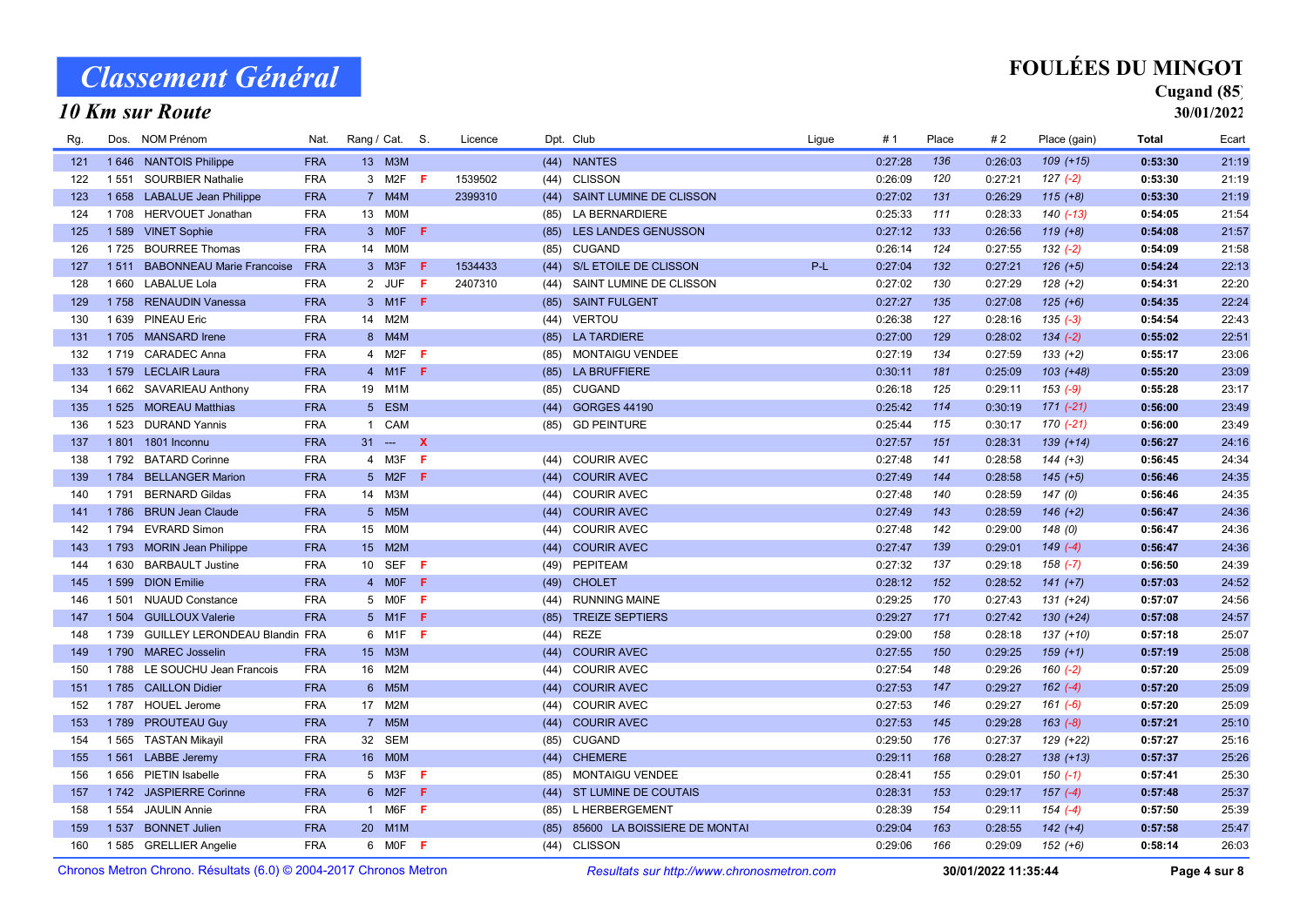### 10 Km sur Route

## FOULÉES DU MINGOT

## Cugand (85)

| Chronos Metron Chrono, Résultats (6.0) © 2004-2017 Chronos Metron |         |                                  |            |                 |                  |    |         | Resultats sur http://www.chronosmetron.com |                                               |       |         | 30/01/2022 11:35:44 |         | Page 5 sur 8  |              |       |
|-------------------------------------------------------------------|---------|----------------------------------|------------|-----------------|------------------|----|---------|--------------------------------------------|-----------------------------------------------|-------|---------|---------------------|---------|---------------|--------------|-------|
| 200                                                               |         | 1526 HERAUD Sophie               | <b>FRA</b> |                 | 13 M1F <b>F</b>  |    |         |                                            | (85) LA BRUFFIERE                             |       | 0:32:05 | 206                 | 0:31:54 | $198 (+6)$    | 1:03:59      | 31:48 |
| 199                                                               |         | 1778 JENVRIN Emmanuel            | <b>FRA</b> | 35 <sub>o</sub> | <b>SEM</b>       |    |         |                                            | (44) LA HAIE FOUASSIERE                       |       | 0:32:54 | 217                 | 0:31:02 | $181 (+18)$   | 1:03:55      | 31:44 |
| 198                                                               | 1 577   | <b>WARBESSON Ronan</b>           | <b>FRA</b> | 17              | МЗМ              |    |         | (44)                                       | <b>MEO</b>                                    |       | 0:31:49 | 193                 | 0:31:24 | 190 (-5)      | 1:03:12      | 31:01 |
| 197                                                               |         | 1 575 MARTINEAU Camille          | <b>FRA</b> |                 | 15 SEF F         |    |         | (49)                                       | <b>ANGERS</b>                                 |       | 0:30:01 | 178                 | 0:33:10 | $207$ $(-19)$ | 1:03:11      | 31:00 |
| 196                                                               | 1 749   | <b>CHALAVON Arnaud</b>           | <b>FRA</b> | 23              | M <sub>1</sub> M |    |         | (85)                                       | ROUL YON ENSEMBLE                             |       | 0:31:52 | 198                 | 0:31:17 | $188 (+2)$    | 1:03:09      | 30:58 |
| 195                                                               |         | 1752 RICHARD Delphine            | <b>FRA</b> |                 | 9 M2F F          |    |         |                                            | (85) ROUL YON ENSEMBLE                        |       | 0:31:53 | 199                 | 0:31:17 | $186 (+4)$    | 1:03:09      | 30:58 |
| 194                                                               | 1756    | <b>DURANDET Estelle</b>          | <b>FRA</b> |                 | 8 M2F            | F  | 2219690 | (85)                                       | <b>TREIZE SEPTIERS</b>                        |       | 0:31:52 | 197                 | 0:31:17 | $187 (+3)$    | 1:03:08      | 30:57 |
| 193                                                               | 1757    | <b>BOUCHAUD Manuela</b>          | <b>FRA</b> |                 | 12 M1F F         |    |         | (44)                                       | <b>ROUL YON</b>                               |       | 0:31:53 | 200                 | 0:31:16 | $184 (+7)$    | 1:03:08      | 30:57 |
| 192                                                               | 1782    | <b>FLAGEUL Amelie</b>            | <b>FRA</b> |                 | 11 M1F           | -F |         | (85)                                       | ROUL YON ENSEMBLE                             |       | 0:31:50 | 195                 | 0:31:17 | $189 (+3)$    | 1:03:07      | 30:56 |
| 191                                                               |         | 1767 AIRIAU Franky               | <b>FRA</b> | 22              | M <sub>1</sub> M |    |         | (85)                                       | <b>ROUL YON ENSEMBLE</b>                      |       | 0:31:51 | 196                 | 0:31:16 | $185 (+5)$    | 1:03:07      | 30:56 |
| 190                                                               |         | 1598 ROUIL Freddy                | <b>FRA</b> | 18              | M2M              |    |         | (49)                                       | <b>CHOLET</b>                                 |       | 0:30:18 | 183                 | 0:32:29 | $204$ $(-7)$  | 1:02:46      | 30:35 |
| 189                                                               |         | 1766 LEROY Severine              | <b>FRA</b> | 14              | <b>MOF</b>       | F  |         | (44)                                       | SAINT HILAIRE DE CLISSON                      |       | 0:30:11 | 180                 | 0:32:32 | $205 (-9)$    | 1:02:42      | 30:31 |
| 188                                                               | 1591    | <b>GUITTON Adeline</b>           | <b>FRA</b> | 10              | M <sub>1</sub> F | F  |         | (85)                                       | <b>BAZOGES EN PAILLERS</b>                    |       | 0:31:49 | 194                 | 0:30:38 | $176 (+6)$    | 1:02:27      | 30:16 |
| 187                                                               | 1695    | <b>BIGOT Emmanuelle</b>          | <b>FRA</b> | 14              | <b>SEF</b>       | F  |         | (44)                                       | SAINTE LUCE SUR LOIRE                         |       | 0:30:33 | 185                 | 0:31:33 | $193(-2)$     | 1:02:05      | 29:54 |
| 186                                                               |         | 1586 LUMEAU Marion               | <b>FRA</b> | 13              | <b>SEF</b>       | F  |         | (85)                                       | <b>CUGAND</b>                                 |       | 0:29:52 | 177                 | 0:32:10 | $202 (-9)$    | 1:02:01      | 29:50 |
| 185                                                               |         | 1696 SALAH Fedi                  | <b>FRA</b> | 19 <sup>°</sup> | <b>MOM</b>       |    |         | (44)                                       | SAINTE LUCE SUR LOIRE                         |       | 0:30:28 | 184                 | 0:31:34 | $194 (-1)$    | 1:02:01      | 29:50 |
| 184                                                               | 1 7 3 8 | <b>GUITTON Veronique</b>         | <b>FRA</b> |                 | 6 M3F            | -F | 2382724 | (44)                                       | <b>REZE</b>                                   |       | 0:31:15 | 188                 | 0:30:45 | $179 (+4)$    | 1:02:00      | 29:49 |
| 183                                                               | 1641    | <b>RESTA Lidia</b>               | <b>FRA</b> |                 | 12 SEF           | F  |         | (44)                                       | <b>NANTES</b>                                 |       | 0:31:19 | 189                 | 0:30:39 | $177 (+6)$    | 1:01:58      | 29:47 |
| 182                                                               | 1 582   | <b>BOULANGER Lucie</b>           | <b>FRA</b> | 13              | MOF              | F  |         | (44)                                       | <b>GETIGNE</b>                                |       | 0:31:49 | 192                 | 0:30:08 | 167 (+10)     | 1:01:57      | 29:46 |
| 181                                                               | 1661    | <b>LORIN Claudie</b>             | <b>FRA</b> |                 | 9 M1F            | F  |         | (44)                                       | <b>GETIGNE</b>                                |       | 0:30:17 | 182                 | 0:31:12 | $182 (+1)$    | 1:01:29      | 29:18 |
| 180                                                               | 1730    | <b>PERRAULT Caroline</b>         | <b>FRA</b> |                 | 12 M0F           | F  |         | (44)                                       | <b>HEMA</b>                                   |       | 0:32:09 | 207                 | 0:29:04 | $151 (+27)$   | 1:01:12      | 29:01 |
| 179                                                               | 1667    | <b>JOYAU Kevin</b>               | <b>FRA</b> | 34              | <b>SEM</b>       |    |         | (85)                                       | <b>CUGAND</b>                                 |       | 0:29:03 | 162                 | 0:31:57 | $200(-17)$    | 1:00:59      | 28:48 |
| 178                                                               |         | 1514 CHICHERIE Delphine          | <b>FRA</b> | 8               | M <sub>1</sub> F | -F |         | (85)                                       | 13T                                           |       | 0:29:32 | 174                 | 0:31:26 | $191 (-4)$    | 1:00:58      | 28:47 |
| 177                                                               |         | 1795 BARBANNEAU Didier           | <b>FRA</b> |                 | 21 M1M           |    | 1986385 |                                            | (44) S/L AC LA CHAPELLE/ERDRE COURIR AVEC P-L |       | 0:29:09 | 167                 | 0:31:43 | $196$ $(-10)$ | 1:00:52      | 28:41 |
| 176                                                               | 1690    | <b>LOITS Benoit</b>              | <b>FRA</b> | 16              | M3M              |    |         | (85)                                       | <b>CUGAND</b>                                 |       | 0:30:01 | 179                 | 0:30:35 | $175 (+3)$    | 1:00:36      | 28:25 |
| 175                                                               | 1 607   | <b>VIOLLEAU Adeline</b>          | <b>FRA</b> |                 | 11 MOF           | F  |         | (85)                                       | DOMPIERRE SUR YON                             |       | 0:28:51 | 157                 | 0:31:42 | $195$ (-18)   | 1:00:32      | 28:21 |
| 174                                                               | 1 508   | <b>BROSSET MENIER Adeline</b>    | <b>FRA</b> | 10              | MOF              | F  |         | (44)                                       | <b>RUNNING MAINE</b>                          |       | 0:29:28 | 172                 | 0:30:43 | $178(-2)$     | 1:00:11      | 28:00 |
| 173                                                               | 1 5 8 0 | <b>BUREAU HEGRON Amael</b>       | <b>FRA</b> | 33 <sup>°</sup> | <b>SEM</b>       |    |         | (85)                                       | <b>TREIZE SEPTIERS</b>                        |       | 0:31:44 | 191                 | 0:28:17 | $136 (+18)$   | 1:00:01      | 27:50 |
| 172                                                               | 1687    | <b>ROY Valerie</b>               | <b>FRA</b> |                 | 8 M0F <b>F</b>   |    |         | (85)                                       | LA GAUBRETIERE                                |       | 0:30:42 | 187                 | 0:29:14 | $155 (+15)$   | 0:59:55      | 27:44 |
| 171                                                               |         | 1 689 LEVIN Louise               | <b>FRA</b> |                 | 9 MOF F          |    |         | (85)                                       | <b>BEAUREPAIRE</b>                            |       | 0:30:41 | 186                 | 0:29:15 | $156 (+15)$   | 0:59:55      | 27:44 |
| 170                                                               | 1684    | <b>PINEAU Axelle</b>             | <b>FRA</b> | $\overline{4}$  | JUF              | F  |         | (85)                                       | LA BERNARDIERE                                |       | 0:29:04 | 164                 | 0:30:29 | $173(-6)$     | 0:59:32      | 27:21 |
| 169                                                               |         | 1707 MOREL Alexianne             | <b>FRA</b> |                 | 3 JUF            | F  |         |                                            | (85) CUGAND                                   |       | 0:29:02 | 161                 | 0:30:30 | $174 (-8)$    | 0:59:32      | 27:21 |
| 168                                                               | 1762    | <b>PATRON Vanessa</b>            | <b>FRA</b> |                 | 7 M1F <b>F</b>   |    |         | (44)                                       | <b>BOUSSAY</b>                                |       | 0:29:28 | 173                 | 0:29:50 | $166 (+5)$    | 0:59:18      | 27:07 |
| 167                                                               |         | 1563 MALECOT Jean                | <b>FRA</b> |                 | 1 M8M            |    | 509057  | (85)                                       | <b>ENTENTE SEVRE</b>                          | $P-L$ | 0:29:00 | 159                 | 0:30:12 | $169(-8)$     | 0:59:12      | 27:01 |
| 166                                                               | 1 746   | <b>DOUILLARD Marie Christine</b> | <b>FRA</b> |                 | 1 M4F            | -F |         | (85)                                       | DCA DOMPIERRE SUR YON                         |       | 0:29:02 | 160                 | 0:30:08 | $168(-6)$     | 0:59:10      | 26:59 |
| 165                                                               |         | 1528 CELLARD Pierre              | <b>FRA</b> | 18              | <b>MOM</b>       |    |         | (44)                                       | <b>GORGES</b>                                 |       | 0:27:40 | 138                 | 0:31:15 | $183$ (-27)   | 0:58:55      | 26:44 |
| 164                                                               | 1721    | <b>DOUTEAU Amelie</b>            | <b>FRA</b> |                 | 7 MOF            | F  |         | (85)                                       | <b>SAINT FULGENT</b>                          |       | 0:29:11 | 169                 | 0:29:29 | $164 (+5)$    | 0:58:39      | 26:28 |
| 163                                                               | 1683    | <b>BELLOUARD Benjamin</b>        | <b>FRA</b> |                 | 17 MOM           |    |         | (49)                                       | TERRE ET DU BITUME                            |       | 0:29:34 | 175                 | 0:28:57 | $143 (+12)$   | 0:58:30      | 26:19 |
| 162                                                               | 1571    | <b>LHOMMEAU Nadege</b>           | <b>FRA</b> |                 | 7 M2F            | F  |         | (44)                                       | <b>CLISSON</b>                                |       | 0:28:49 | 156                 | 0:29:34 | $165(-6)$     | 0:58:22      | 26:11 |
| 161                                                               | 1 5 9 0 | <b>BUGEON Adeline</b>            | <b>FRA</b> |                 | 11 SEF F         |    |         | (44)                                       | <b>BOUSSAY (44190)</b>                        |       | 0:27:55 | 149                 | 0:30:20 | $172(-12)$    | 0:58:14      | 26:03 |
| Rg.                                                               | Dos.    | <b>NOM Prénom</b>                | Nat.       | Rang / Cat. S.  |                  |    | Licence |                                            | Dpt. Club                                     | Ligue | #1      | Place               | #2      | Place (gain)  | <b>Total</b> | Ecart |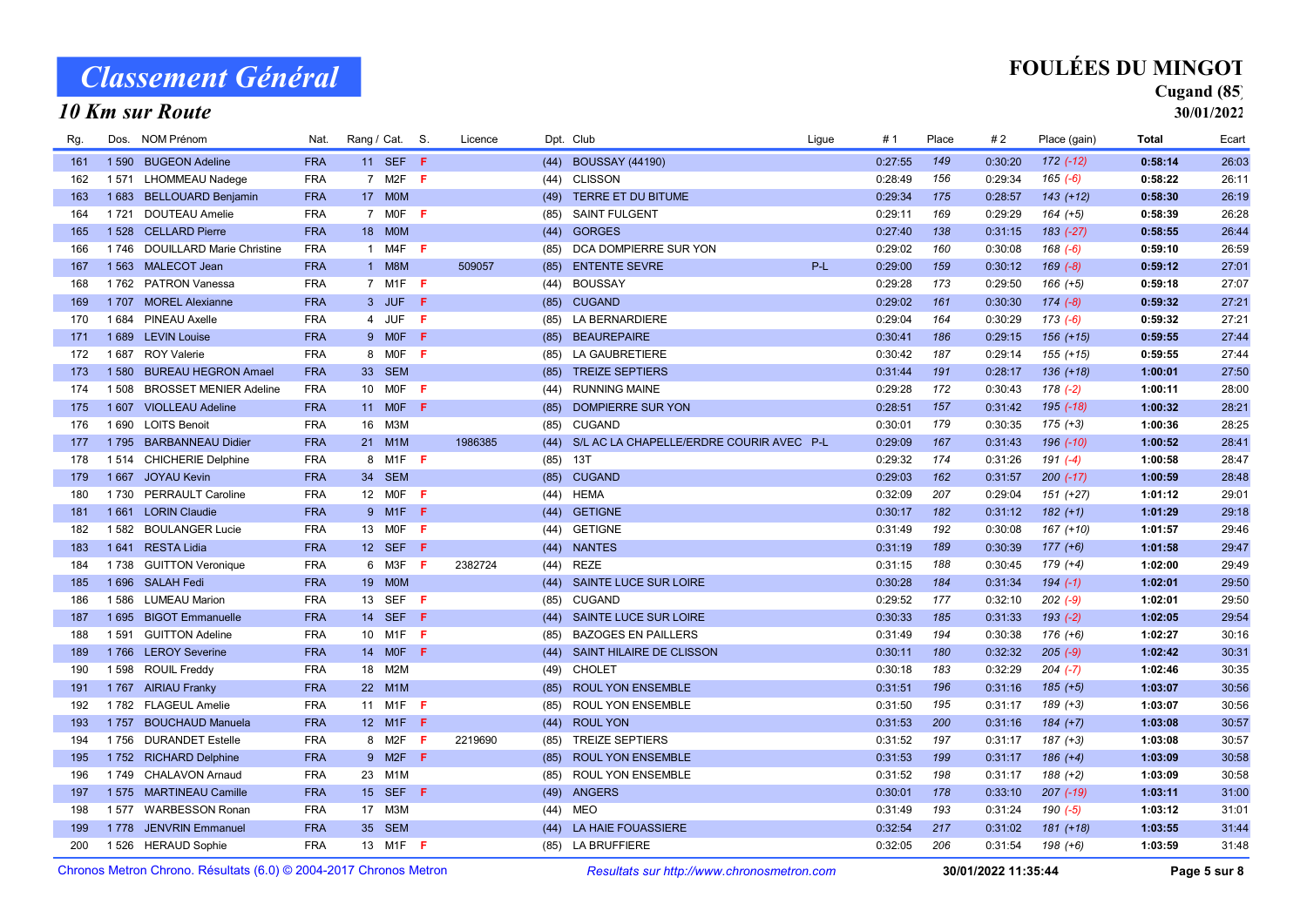#### 10 Km sur Route

## FOULÉES DU MINGOT

### Cugand (85)

| Rg.                                                               |         | Dos. NOM Prénom            | Nat.       | Rang / Cat. S.  |                  |    | Licence |      | Dpt. Club                                                         | Ligue | #1      | Place | #2      | Place (gain)  | <b>Total</b> | Ecart |
|-------------------------------------------------------------------|---------|----------------------------|------------|-----------------|------------------|----|---------|------|-------------------------------------------------------------------|-------|---------|-------|---------|---------------|--------------|-------|
| 201                                                               |         | 1544 POUPLOT Delphine      | <b>FRA</b> |                 | 14 M1F F         |    |         |      | (85) MORMAISON (85260)                                            |       | 0:31:43 | 190   | 0:32:25 | $203$ $(-11)$ | 1:04:07      | 31:56 |
| 202                                                               | 1654    | KUKLA Lea                  | <b>FRA</b> | 16              | SEF              | Æ  |         | (85) | <b>LA BERNARDIERE</b>                                             |       | 0:32:14 | 209   | 0:31:57 | $199 (+7)$    | 1:04:10      | 31:59 |
| 203                                                               |         | 1 671 LEVAIN Laetitia      | <b>FRA</b> |                 | 7 M3F F          |    |         | (44) | <b>VERTOU</b>                                                     |       | 0:33:28 | 222   | 0:30:47 | 180 (+19)     | 1:04:14      | 32:03 |
| 204                                                               |         | 1 625 DUTEAU Laura         | <b>FRA</b> |                 | 17 SEF           | -F |         | (44) | <b>NANTES</b>                                                     |       | 0:32:34 | 216   | 0:32:01 | $201 (+12)$   | 1:04:34      | 32:23 |
| 205                                                               |         | 1 692 HILARY Frederique    | <b>FRA</b> |                 | 8 M3F            | -F | 1655584 |      | (44) S/L RCN VALLET                                               | P-L   | 0:33:21 | 220   | 0:31:32 | $192 (+15)$   | 1:04:52      | 32:41 |
| 206                                                               |         | 1 652 BERNIER Nelly        | <b>FRA</b> |                 | 9 M3F            | -F |         | (85) | 7 IMPASSE DU VIEUX JARDIN                                         |       | 0:31:56 | 202   | 0:32:57 | $206$ (-4)    | 1:04:53      | 32:42 |
| 207                                                               |         | 1 697 MOALIC Sylvie        | <b>FRA</b> |                 | 10 M3F <b>F</b>  |    |         |      | $(44)$ VHS                                                        |       | 0:33:21 | 221   | 0:31:43 | $197 (+14)$   | 1:05:04      | 32:53 |
| 208                                                               |         | 1657 LE BARON Raphaele     | <b>FRA</b> | 18              | <b>SEF</b>       | Æ  |         |      | (85) MONTAIGU                                                     |       | 0:32:12 | 208   | 0:33:36 | 210(0)        | 1:05:48      | 33:37 |
| 209                                                               |         | 1520 GRIFFON Elodie        | <b>FRA</b> | 19              | SEF F            |    |         |      | (49) MONTFAUCON MONTIGNE                                          |       | 0:32:33 | 215   | 0:33:22 | $209 (+6)$    | 1:05:55      | 33:44 |
| 210                                                               |         | 1542 MARIE Johny           | <b>FRA</b> | 19              | M2M              |    |         | (49) | SAINT CRESPIN SUR MOINE                                           |       | 0:31:54 | 201   | 0:34:04 | $213(-9)$     | 1:05:57      | 33:46 |
| 211                                                               |         | 1611 LACROUTS Nelly        | <b>FRA</b> |                 | 2 M4F            | F  | 1473192 | (49) | ES DU VAL D'ANJOU BEAUFORT                                        | P-L   | 0:32:26 | 211   | 0:33:40 | 211(0)        | 1:06:05      | 33:54 |
| 212                                                               |         | 1 546 LAURENCEAU Fabienne  | <b>FRA</b> |                 | 11 M3F <b>F</b>  |    |         | (44) | LE PALLET                                                         |       | 0:32:04 | 205   | 0:34:15 | $216(-7)$     | 1:06:18      | 34:07 |
| 213                                                               |         | 1 539 BUTRUILLE Christophe | <b>FRA</b> | 19 <sup>°</sup> | M3M              |    |         | (44) | <b>CLISSON</b>                                                    |       | 0:32:02 | 204   | 0:34:18 | $218(-9)$     | 1:06:20      | 34:09 |
| 214                                                               |         | 1550 HIBON Guillaume       | <b>FRA</b> | 18              | МЗМ              |    |         | (44) | <b>CLISSON</b>                                                    |       | 0:32:02 | 203   | 0:34:18 | $217(-11)$    | 1:06:20      | 34:09 |
| 215                                                               | 1 5 5 9 | <b>BREARD Manon</b>        | <b>FRA</b> |                 | 20 SEF <b>F</b>  |    |         | (44) | <b>REZE</b>                                                       |       | 0:32:28 | 213   | 0:34:14 | $214 (-2)$    | 1:06:41      | 34:30 |
| 216                                                               | 1748    | <b>BREARD Alain</b>        | <b>FRA</b> | 20              | M3M              |    |         | (49) | ST CHRISTOPHE DU BOIS                                             |       | 0:32:27 | 212   | 0:34:15 | $215(-4)$     | 1:06:42      | 34:31 |
| 217                                                               |         | 1716 COUANON Marie         | <b>FRA</b> | 15 <sup>2</sup> | <b>MOF</b>       | -F |         | (44) | SAINT JULIEN DE CONCELLES                                         |       | 0:33:41 | 224   | 0:33:20 | $208 (+7)$    | 1:07:00      | 34:49 |
| 218                                                               |         | 1702 BABIN Pascaline       | <b>FRA</b> | 15              | M <sub>1</sub> F | F  |         | (44) | <b>GETIGNE</b>                                                    |       | 0:32:23 | 210   | 0:34:48 | $220(-8)$     | 1:07:11      | 35:00 |
| 219                                                               |         | 1 595 RAUD Pascaline       | <b>FRA</b> | 16              | <b>MOF</b>       | F  |         | (85) | LA BERNARDIERE, FRANCE                                            |       | 0:33:36 | 223   | 0:33:43 | $212 (+4)$    | 1:07:19      | 35:08 |
| 220                                                               |         | 1 578 FRABOUL Franckie     | <b>FRA</b> | 21              | МЗМ              |    |         | (85) | <b>LES BROUZILS</b>                                               |       | 0:33:20 | 219   | 0:34:24 | $219(-1)$     | 1:07:44      | 35:33 |
| 221                                                               | 1 7 1 7 | <b>BAUDON Charline</b>     | <b>FRA</b> | 21              | <b>SEF</b>       | -F |         | (85) | <b>TREIZE SEPTIERS</b>                                            |       | 0:32:32 | 214   | 0:35:50 | $225 (-7)$    | 1:08:22      | 36:11 |
| 222                                                               |         | 1566 FRANCOIS Le Roux      | <b>FRA</b> | 20              | <b>MOM</b>       |    |         | (44) | VALLET                                                            |       | 0:34:11 | 226   | 0:35:20 | $221 (+4)$    | 1:09:30      | 37:19 |
| 223                                                               | 1 5 6 7 | LE ROUX Marine             | <b>FRA</b> | 16              | M <sub>1</sub> F | Æ  |         | (44) | VALLET                                                            |       | 0:34:12 | 227   | 0:35:21 | $222 (+4)$    | 1:09:32      | 37:21 |
| 224                                                               |         | 1 655 BIENVENU Lucie       | <b>FRA</b> | 22              | SEF F            |    |         |      | (44) LE PALLET                                                    |       |         |       |         |               | 1:09:47      | 37:36 |
| 225                                                               |         | 1576 AVRIL Laurent         | <b>FRA</b> | 20              | M2M              |    |         | (85) | <b>SAINT MALO DU BOIS</b>                                         |       | 0:33:10 | 218   | 0:36:45 | $227 (-7)$    | 1:09:54      | 37:43 |
| 226                                                               |         | 1517 BERANGER Noemie       | <b>FRA</b> | 17              | <b>MOF</b>       | -F |         |      | (85) LA BERNARDIERE                                               |       | 0:34:14 | 228   | 0:35:43 | $224 (+2)$    | 1:09:56      | 37:45 |
| 227                                                               |         | 1 529 PINEAU Manuella      | <b>FRA</b> | 18 <sup>°</sup> | <b>MOF</b>       | F  |         |      | (85) LA BRUFFIERE                                                 |       | 0:34:15 | 229   | 0:35:41 | $223 (+2)$    | 1:09:56      | 37:45 |
| 228                                                               | 1645    | <b>DUCLERCQ Patricia</b>   | <b>FRA</b> |                 | 3 M4F            | -F |         | (85) | <b>BOUFFERE</b>                                                   |       | 0:34:31 | 231   | 0:35:50 | $226 (+3)$    | 1:10:21      | 38:10 |
| 229                                                               |         | 1 562 LEBEL Sabrina        | <b>FRA</b> |                 | 17 M1F           | F  |         | (44) | <b>CHAUMES EN RETZ</b>                                            |       | 0:34:09 | 225   | 0:37:05 | $228(-4)$     | 1:11:13      | 39:02 |
| 230                                                               |         | 1 627 MINCHAIN Lea         | <b>FRA</b> | 23              | SEF              | F  |         | (44) | <b>SAINT HERBLAIN</b>                                             |       | 0:37:54 | 235   | 0:38:36 | $229 (+5)$    | 1:16:30      | 44:19 |
| 231                                                               |         | 1626 OUVRARD Carla         | <b>FRA</b> | 24              | <b>SEF</b>       | F  |         | (49) | OREE D ANJOU                                                      |       | 0:37:53 | 234   | 0:38:39 | $231 (+3)$    | 1:16:31      | 44:20 |
| 232                                                               | 1685    | <b>BIHAN Jean Yves</b>     | <b>FRA</b> |                 | 8 M5M            |    |         | (85) | <b>MONTAIGU VENDEE</b>                                            |       | 0:37:55 | 236   | 0:38:37 | $230 (+4)$    | 1:16:31      | 44:20 |
| 233                                                               |         | 1 543 NICOLEAU Marina      | <b>FRA</b> |                 | 25 SEF           | -F |         | (85) | <b>LA BERNARDIERE</b>                                             |       | 0:36:59 | 232   | 0:40:05 | $233(-1)$     | 1:17:03      | 44:52 |
| 234                                                               |         | 1583 RAPIN Justine         | <b>FRA</b> | 26              | <b>SEF</b>       | Æ  |         | (85) | <b>CUGAND</b>                                                     |       | 0:37:01 | 233   | 0:40:03 | $232 (-1)$    | 1:17:03      | 44:52 |
| 235                                                               |         | 1527 JAUNET Laura          | <b>FRA</b> | 10 <sup>°</sup> | M2F              | -F |         |      | (85) SMCA                                                         |       | 0:40:23 | 237   | 0:42:56 | $234 (+2)$    | 1:23:19      | 51:08 |
| 236                                                               | 1686    | <b>BIHAN Adeline</b>       | <b>FRA</b> | 19              | <b>MOF</b>       | F  |         | (85) | <b>MONTAIGU VENDEE</b>                                            |       | 0:40:48 | 238   | 0:43:22 | $235 (+2)$    | 1:24:10      | 51:59 |
| <b>DNF</b>                                                        |         | 1780 GUILLEMENT Mylene     | <b>FRA</b> |                 | SEF F            |    | 2181072 |      | (85) S/L ABV LES HERBIERS                                         | P-L   | 0:22:04 | 71    |         |               |              |       |
| <b>DNF</b>                                                        |         | 1564 HERY Alain            | <b>FRA</b> |                 | M5M              |    | 1088428 | (44) | S/L ETOILE DE CLISSON                                             | P-L   | 0:26:52 | 128   |         |               |              |       |
| <b>DNF</b>                                                        |         | 1505 THIRE Frederic        | <b>FRA</b> |                 | M <sub>5</sub> M |    |         | (44) | SAINT AIGNAN GRAND LIEU                                           |       | 0:42:03 | 239   |         |               |              |       |
| <b>DNF</b>                                                        |         | 1666 JOYAU Kelly           | <b>FRA</b> |                 | $MOF$ F          |    |         | (85) | <b>CUGAND</b>                                                     |       | 0:29:05 | 165   |         |               |              |       |
| Chronos Metron Chrono, Résultats (6.0) © 2004-2017 Chronos Metron |         |                            |            |                 |                  |    |         |      | 30/01/2022 11:35:44<br>Resultats sur http://www.chronosmetron.com |       |         |       |         | Page 6 sur 8  |              |       |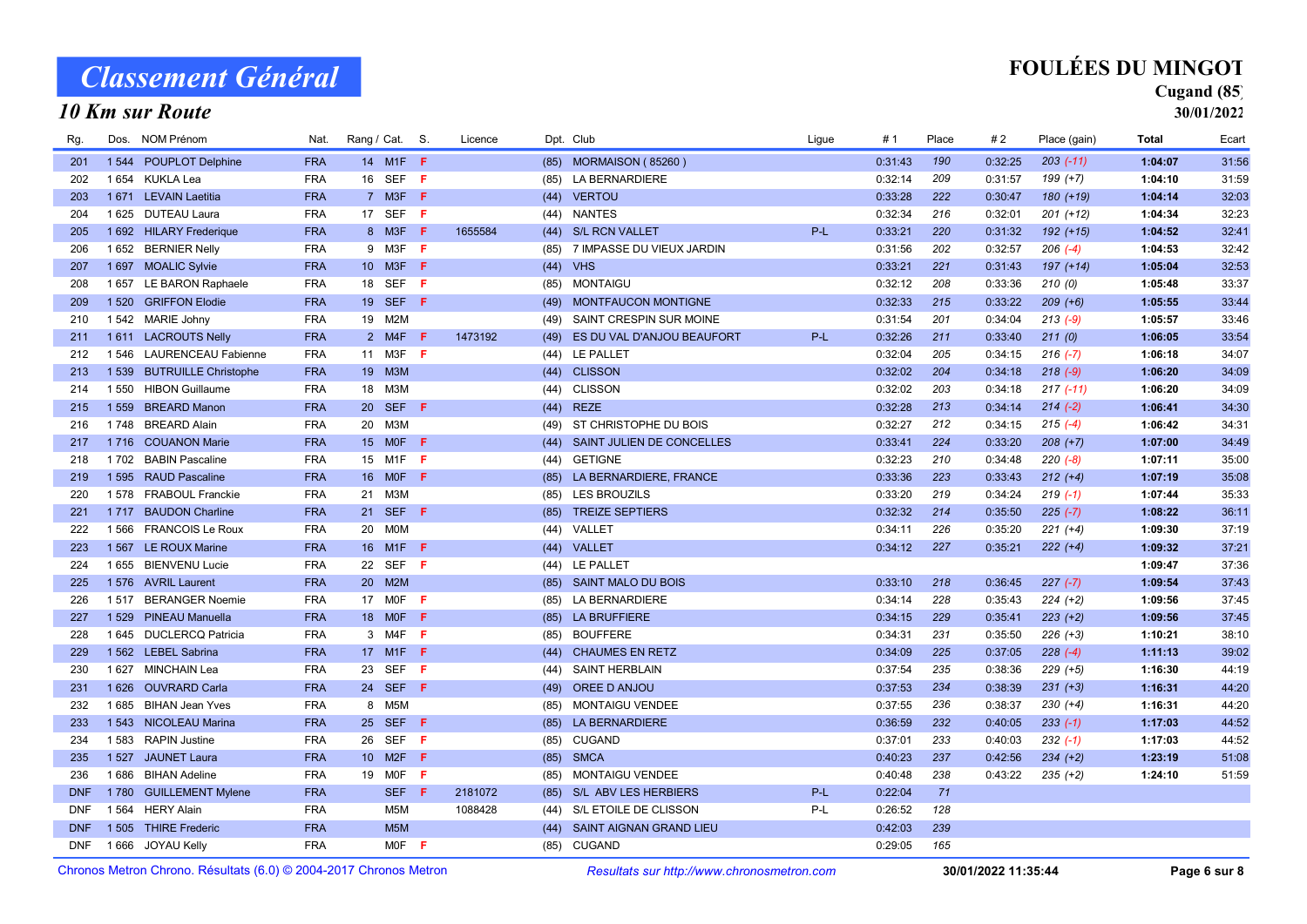### 10 Km sur Route

| <b>FOULÉES DU MINGOT</b> |
|--------------------------|
|--------------------------|

| Rg.        |         | Dos. NOM Prénom                | Nat.       | Rang / Cat. S.                | Licence |      | Dpt. Club                     | Ligue | # 1 | Place | #2 | Place (gain) | Total | Ecart |
|------------|---------|--------------------------------|------------|-------------------------------|---------|------|-------------------------------|-------|-----|-------|----|--------------|-------|-------|
| <b>DNS</b> |         | 1674 BROQUIN Helene            | <b>FRA</b> | $M4F$ F                       | 1024354 |      | (85) ENTENTE SEVRE            | P-L   |     |       |    |              |       |       |
| <b>DNS</b> |         | 1588 GABORIT Coralie           | <b>FRA</b> | SEF <sub>F</sub>              |         | (85) | SAINT MALO DU BOIS            |       |     |       |    |              |       |       |
| <b>DNS</b> |         | 1 688 TAILLEFAIT Marie Claire  | <b>FRA</b> | $M4F$ F                       |         |      | (49) LE LONGERON              |       |     |       |    |              |       |       |
| <b>DNS</b> |         | 1522 BETZER Maxime             | <b>FRA</b> | <b>SEM</b>                    |         |      | (85) CUGAND                   |       |     |       |    |              |       |       |
| <b>DNS</b> |         | 1734 GUYADER Julie             | <b>FRA</b> | SEF F                         |         |      | (44) LA HAIE FOUASSIERE       |       |     |       |    |              |       |       |
| <b>DNS</b> |         | 1735 TERRASSON Flavien         | <b>FRA</b> | <b>SEM</b>                    |         |      | (44) LA HAIE FOUASSIERE       |       |     |       |    |              |       |       |
| <b>DNS</b> |         | 1 675 FRIOUX Nelly             | <b>FRA</b> | $M4F$ F                       | 1657483 | (85) | <b>ENTENTE SEVRE</b>          | P-L   |     |       |    |              |       |       |
| <b>DNS</b> |         | 1760 PIET Anthony              | <b>FRA</b> | <b>SEM</b>                    | 2177394 | (49) | RUNNING VAL D HYROME          | $P-L$ |     |       |    |              |       |       |
| <b>DNS</b> |         | 1768 LE MONS Michel            | <b>FRA</b> | M <sub>5</sub> M              |         | (44) | 44830 BOUAYE                  |       |     |       |    |              |       |       |
| <b>DNS</b> |         | 1621 LETELLIER Armelle         | <b>FRA</b> | M3F <sub>F</sub>              |         | (50) | COUTANCES                     |       |     |       |    |              |       |       |
| <b>DNS</b> |         | 1743 COLLE Nicolas             | <b>FRA</b> | <b>SEM</b>                    |         | (85) | CHANTONNAY                    |       |     |       |    |              |       |       |
| <b>DNS</b> |         | 1 669 GUYONNET Emilie          | <b>FRA</b> | $M1F$ F                       |         | (44) | <b>COUFFE</b>                 |       |     |       |    |              |       |       |
| <b>DNS</b> |         | 1741 ORAIN Jean Baptiste       | <b>FRA</b> | M <sub>1</sub> M              |         | (85) | <b>BREM SUR MER</b>           |       |     |       |    |              |       |       |
| <b>DNS</b> |         | 1614 RICHARD Anne              | <b>FRA</b> | M <sub>5</sub> F <sub>F</sub> |         | (44) | <b>GETIGNE</b>                |       |     |       |    |              |       |       |
| <b>DNS</b> |         | 1 502 COTTAIS Helene           | <b>FRA</b> | MOF F                         |         | (44) | <b>TCC CLISSON</b>            |       |     |       |    |              |       |       |
| <b>DNS</b> |         | 1714 COURTIN Aline             | <b>FRA</b> | $MOF$ F                       |         | (85) | <b>SAINT FULGENT</b>          |       |     |       |    |              |       |       |
| <b>DNS</b> |         | 1596 PRIE Stephanie            | <b>FRA</b> | $M2F$ <b>F</b>                | 2342763 |      | (49) CHOLET                   |       |     |       |    |              |       |       |
| <b>DNS</b> |         | 1506 PIOU Lena                 | <b>FRA</b> | SEF F                         |         | (85) | MORTAGNE SUR SEVRE            |       |     |       |    |              |       |       |
| <b>DNS</b> |         | 1613 RICHARD Alain             | <b>FRA</b> | M6M                           |         | (44) | <b>RCN CLISSON</b>            |       |     |       |    |              |       |       |
| <b>DNS</b> |         | 1704 TRICHET Julien            | <b>FRA</b> | <b>MOM</b>                    |         |      | (85) L ELAN GIROUARDAIS       |       |     |       |    |              |       |       |
| <b>DNS</b> |         | 1691 GIRARD Maeva              | <b>FRA</b> | SEF F                         |         | (49) | <b>JALLAIS</b>                |       |     |       |    |              |       |       |
| <b>DNS</b> |         | 1510 BABONNEAU Francois        | <b>FRA</b> | M4M                           | 236185  |      | (44) S/L ETOILE DE CLISSON    | P-L   |     |       |    |              |       |       |
| <b>DNS</b> |         | 1518 ROY Adele                 | <b>FRA</b> | SEF F                         |         |      | (49) TILLIERES                |       |     |       |    |              |       |       |
| <b>DNS</b> |         | 1800 OLIVIER Jason             | <b>FRA</b> | <b>SEM</b>                    | 1799491 | (44) | <b>GETIGNE</b>                |       |     |       |    |              |       |       |
| <b>DNS</b> |         | 1513 GRIMAULT Marion           | <b>FRA</b> | MOF F                         |         | (44) | <b>GORGES</b>                 |       |     |       |    |              |       |       |
| <b>DNS</b> |         | 1726 GROISARD Lucie            | <b>FRA</b> | SEF F                         | 1958739 | (85) | JOGGING CLUB SABLAIS          | P-L   |     |       |    |              |       |       |
| <b>DNS</b> |         | 1763 PICAVET Gregory           | <b>FRA</b> | M <sub>1</sub> M              | 196050  |      | (85) MONTAIGU VENDEE          |       |     |       |    |              |       |       |
| <b>DNS</b> | 1 7 6 1 | PIET Gaetan                    | <b>FRA</b> | <b>ESM</b>                    |         | (49) | ST GEORGES DES GARDES         |       |     |       |    |              |       |       |
| <b>DNS</b> |         | 1 623 MORICEAU David           | <b>FRA</b> | <b>MOM</b>                    |         | (44) | SAINT PHILBERT DE GRAND LIEU  |       |     |       |    |              |       |       |
| <b>DNS</b> |         | 1 509 RADIDEAU Mathidle        | <b>FRA</b> | CAF <sub>F</sub>              |         | (44) | CLISSON                       |       |     |       |    |              |       |       |
| <b>DNS</b> |         | 1 552 LAJEUNESSE Jean Francois | <b>FRA</b> | M6M                           | 431040  |      | (44) AL PORTERIE AC           | P-L   |     |       |    |              |       |       |
| <b>DNS</b> |         | 1664 MENARD Carole             | <b>FRA</b> | $MOF$ F                       |         |      | (49) ANGERS                   |       |     |       |    |              |       |       |
| <b>DNS</b> |         | 1765 RENAUX Alain              | <b>FRA</b> | M4M                           |         |      | (44) LES SORINIERES           |       |     |       |    |              |       |       |
| <b>DNS</b> |         | 1 602 NICOLAS Michel           | <b>FRA</b> | M7M                           |         | (85) | <b>CHALLANS</b>               |       |     |       |    |              |       |       |
| <b>DNS</b> |         | 1753 POHU Blandine             | <b>FRA</b> | $M1F$ F                       |         |      | (85) ST ANDRE TREIZE VOIES    |       |     |       |    |              |       |       |
| <b>DNS</b> |         | 1549 VIOLIN Myriam             | <b>FRA</b> | $M4F$ F                       |         | (44) | <b>MAUVES SUR LOIRE</b>       |       |     |       |    |              |       |       |
| <b>DNS</b> |         | 1754 POHU Nicolas              | <b>FRA</b> | M <sub>1</sub> M              |         |      | (85) ST ANDRE TREIZE VOIES    |       |     |       |    |              |       |       |
| <b>DNS</b> |         | 1637 MARQUEGNIES Sebastien     | <b>FRA</b> | M2M                           |         |      | (85) EPESSES (85590)          |       |     |       |    |              |       |       |
| <b>DNS</b> |         | 1755 PADIOU Gildas             | <b>FRA</b> | M2M                           | 2425722 | (85) | LA ROCHE SUR YON              |       |     |       |    |              |       |       |
| <b>DNS</b> |         | 1 553 VOLPATO Fabrice          | <b>FRA</b> | M <sub>1</sub> M              |         |      | (44) SAINT HILAIRE DE CLISSON |       |     |       |    |              |       |       |